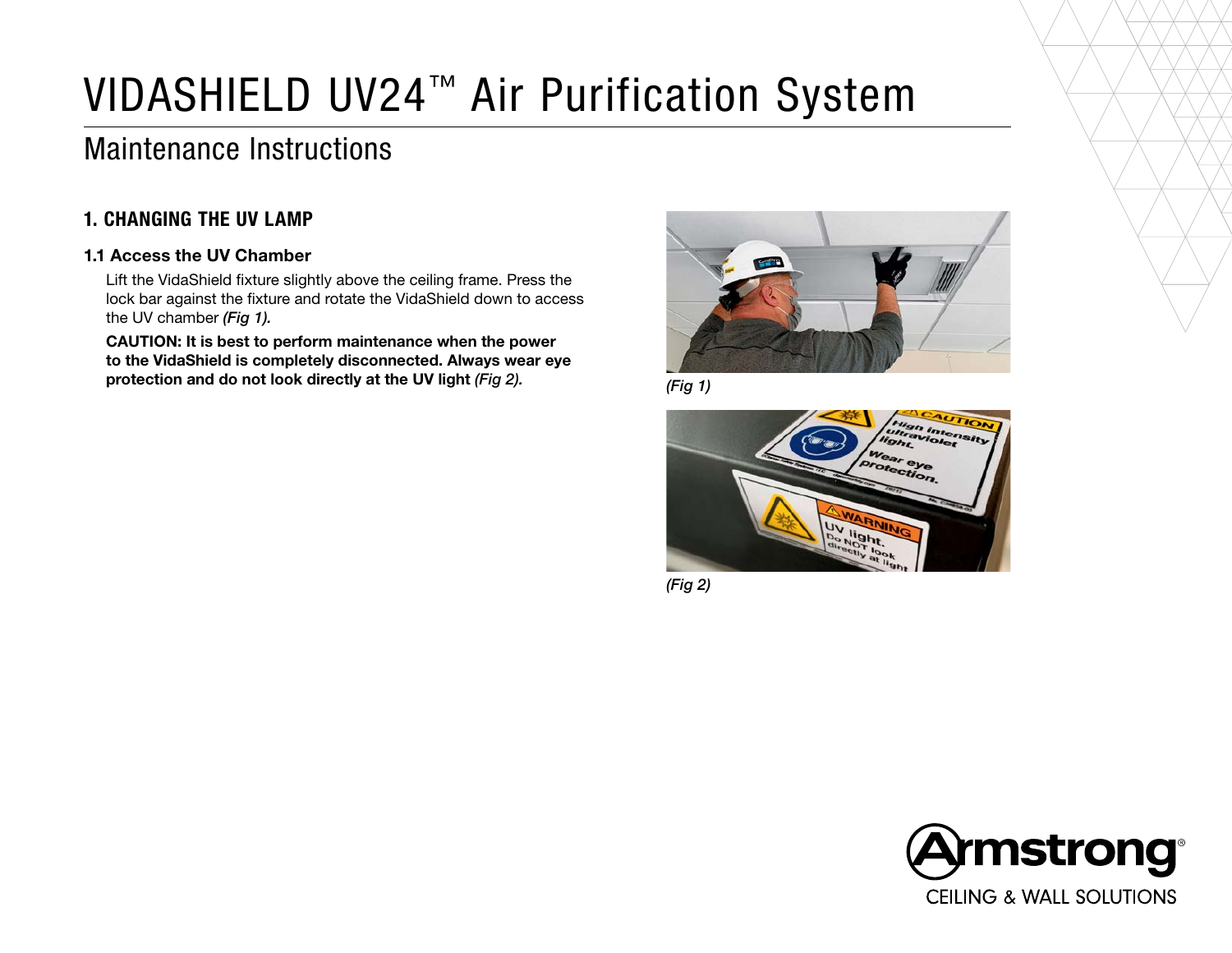#### 1.2 Remove the Cover

Remove the cover from the UV chamber by releasing the 4 latches on the UV Chamber Lid on each side and both ends. Take care not to touch the reflective surface and leave fingerprints as you lay the cover aside *(Fig 3).*

NOTE: The Snap Switch which is located in one of the top right hand corner of the UV Chamber, will be deactivated when the UV Chamber lid is removed *(Fig 4).*

NOTE: Deactivating the Snap Switch only shuts off electricity to the UV Light and Fans. The UV Light will be off if you have either disconnected the main power connector or removed the UV Lid to release the Snap Switch. Once the switch is released as you remove the UV chamber cover, the UV lamp will turn off automatically if the unit is still powered on *(Fig 5).*

#### 1.3 Remove the Lamp

To remove the lamp, place your fingers on the plastic ends and avoid touching the glass. Pull the lamp away from the clamp on one end and gently pull it out of the socket on the opposite end.

Insert the new UV lamp the same way. Put the 4 prong end into the socket and gently push the opposite end where it snaps into the clamp. Be sure it fits snugly into place *(Fig 6).*

NOTE: Always avoid touching the glass. The oil on your fingers can etch into the glass.

#### 1.4 Replace UV Chamber Lid Cover

After the UV lamp has been changed, put the UV chamber lid cover back on taking care to secure the latches back in place. To complete installation, you should rotate the VidaShield back into the ceiling and make sure the lock bar is resting on the ceiling frame and secure it fully.

#### 1.5 Complete Installation

Replacement maintenance is complete for changing the UV lamp.

NOTE: In the event of a UV lamp or UV ballast failure, a light will come on indicating that the UV lamp or ballast needs maintenance. The light is red for the ceiling panel units *(Fig 7)*, green for the LED unit *(Fig 8).*



*(Fig 3 and 4)*



*(Fig 5)*







*(Fig 7) (Fig 8)*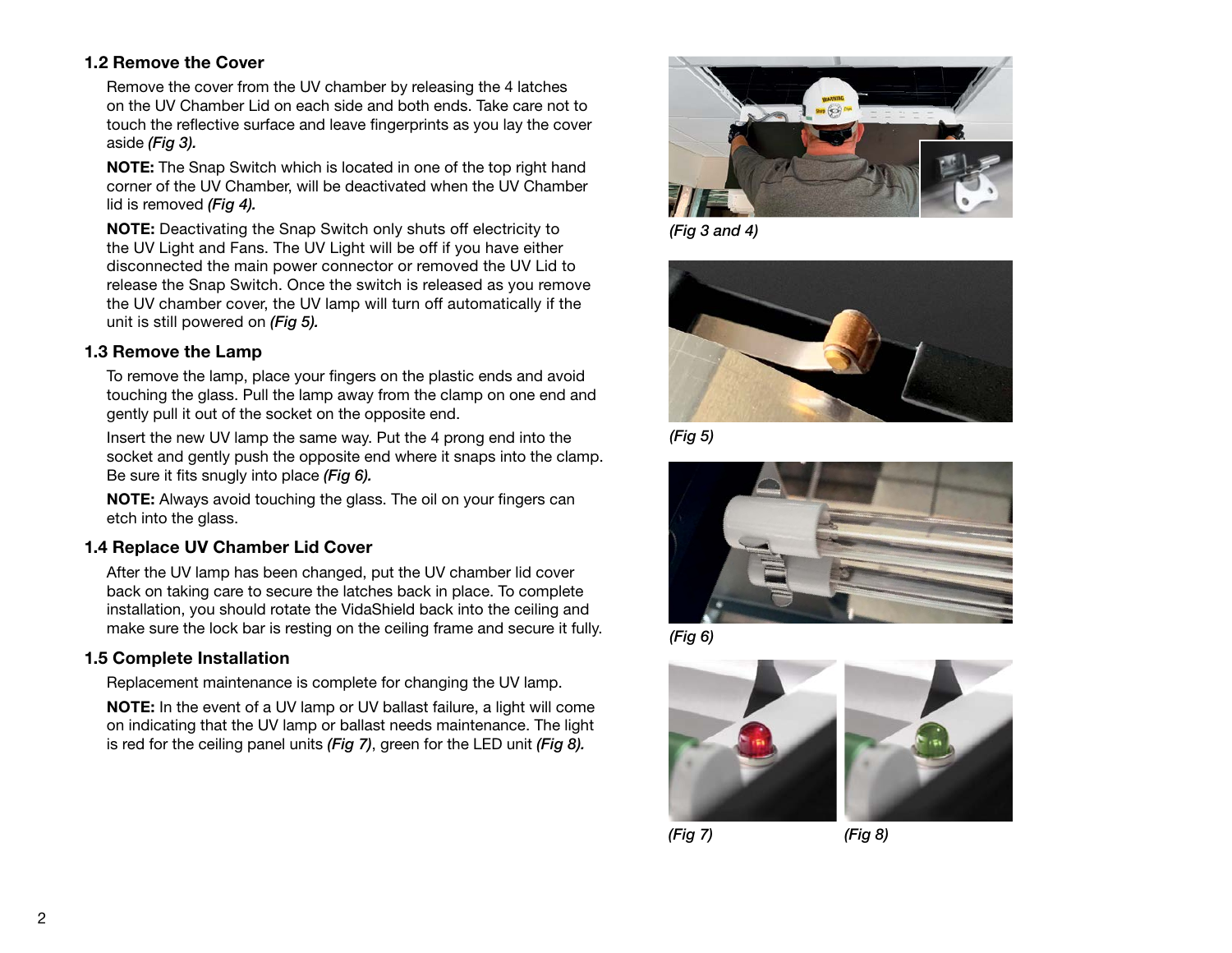# 2. CHANGING THE MERV 6 FILTER

#### 2.1 To Change MERV 6 Filter

To change the MERV 6 filter, disengage the door latches and lower the door assembly to access the filter *(Fig 9).*

NOTE: Use protective eye wear and gloves while you are handling the MERV 6 filter. Use proper disposal instructions for hazardous waste materials.

#### 2.2 Install New Filter

Slide the MERV 6 filter out of the housing and dispose of it properly. Slide a new, clean filter into the same slot ensuring that it is fitted correctly into the space *(Fig 10).*

#### 2.3 Close Door and Reengage Latches

Close the door assembly and reengage the door latches.

#### 2.4 Replacement Complete

Replacement maintenance is complete for changing the MERV 6 filter *(Fig 11).*











*(Fig 11)*